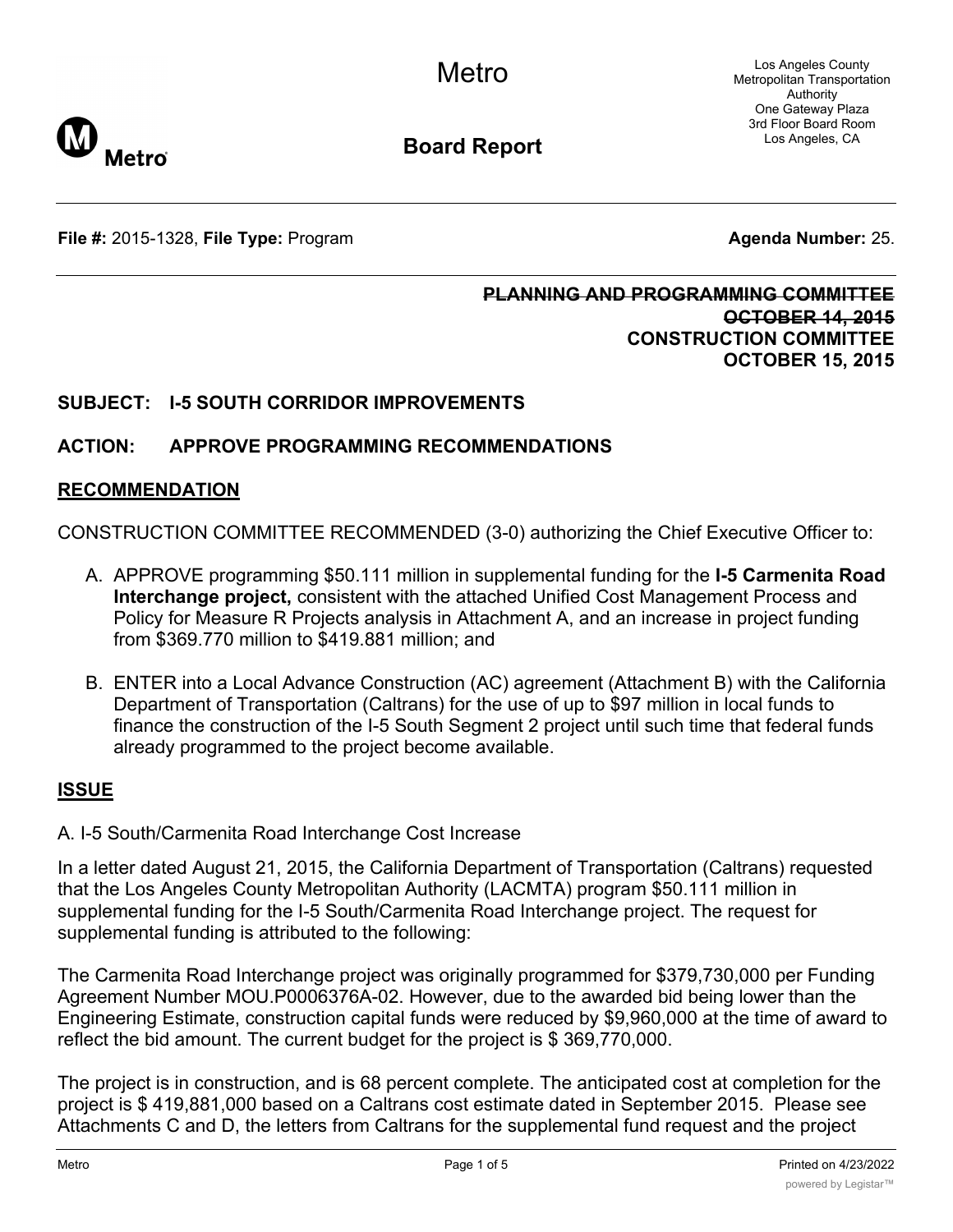#### **File #:** 2015-1328, **File Type:** Program **Agenda Number:** 25.

cost estimate.

This is an increase of \$50,111,000 over the current budget. Please see Attachment A, the Unified Cost Management Process and Policy for Measure R Projects analysis, for more information about the funding strategy to be employed to meet this increased cost.

B. I-5 South Segment 2 Local Advanced Construction (AC)

Following the state funding allocation Caltrans proceeded to seek the required federal obligation of the \$97 million in CMAQ funds programmed to the project. However, due to the concurrent authorization of several other large federal projects in Los Angeles County there is insufficient federal obligation authority this year for Caltrans to immediately access the \$97 million in CMAQ funds. In the near term, Caltrans staff is recommending the use of Local Advance Construction (AC) to maintain the current project delivery schedule.

## **DISCUSSION**

### A. **I-5 South/Carmenita Road Interchange Cost Increase**

The cost increases by components are as follows:

- 1. \$29,415,000 for right of way capital, and \$6,029,000 for right of way support.
- 2. \$667,000 for Project Approval and Environmental Document (PAED) and Plans, Specifications and Estimates (PS&E).
- 3. \$14,000,000 for construction support.

The increase in right of way capital is due to many parcels going through condemnation, resulting in full acquisitions for some parcels, which were originally budgeted for partial acquisition. Relocation of businesses was also extremely complicated and resulted in many months of delay in the relocation of utilities. Also, there were many complicated and difficult utility relocations on this project that required more time and coordination than anticipated.

The increases in right of way support and construction support were due to delays in acquiring properties and relocating businesses. These delays had a domino effect on the utility relocations and the construction of the project.

Also, additional geotechnical drilling had to be done during the construction phase because access to properties was not available during the design phase. The increases in the cost of the PAED and PS&E phases were due to underestimating the effort required to complete these phases, and inadequate contingencies to address delivery risks in these phases.

Caltrans recommends programming the project cost increase of \$35.444 million in Right of Way Capital and Right of Way Support with future Regional Improvement Program (RIP) County Shares, the project cost increase of \$14.667 million in Construction Support, PAED and PS&E with State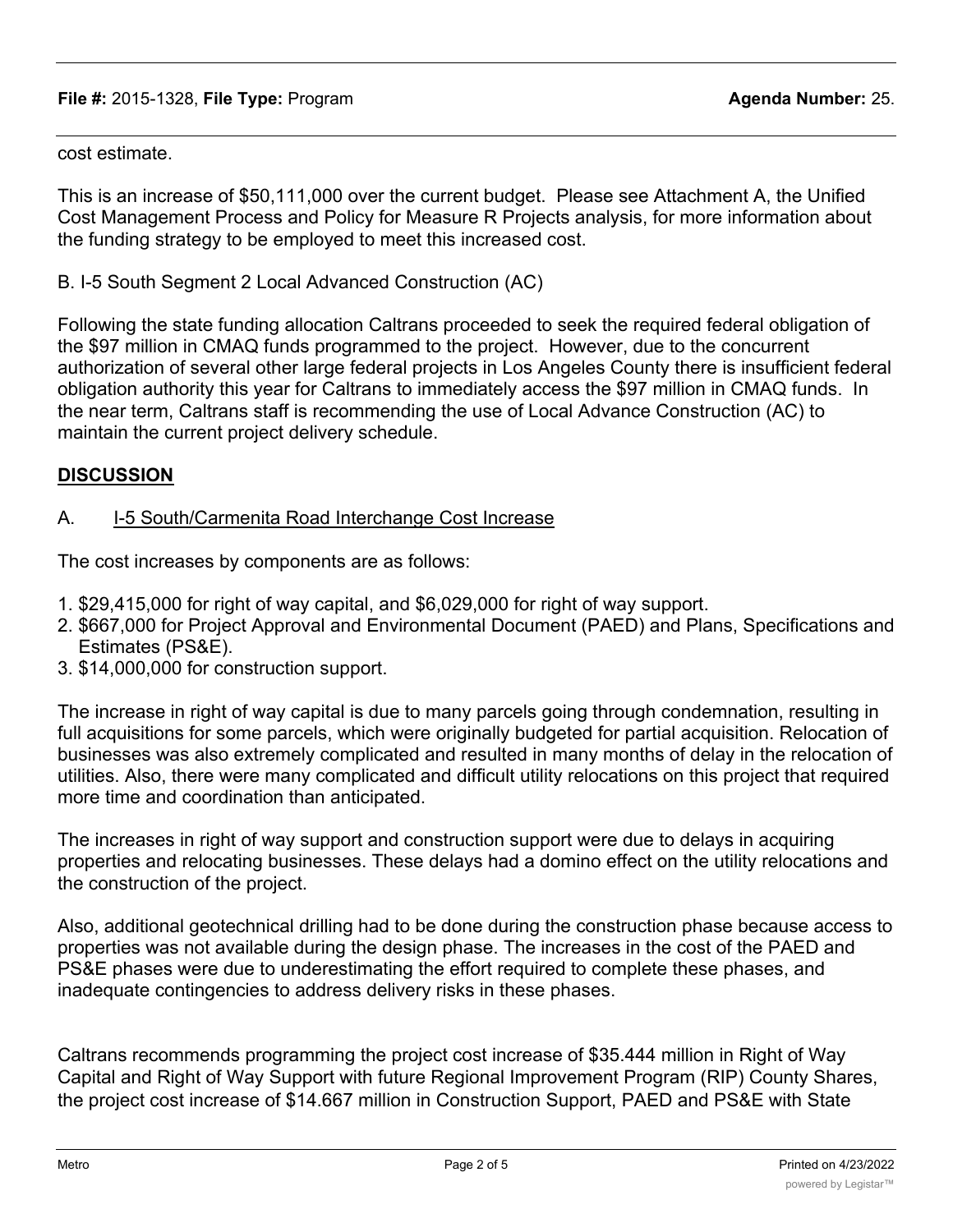### **File #:** 2015-1328, **File Type:** Program **Agenda Number:** 25.

fund.

## B. I-5 South Segment 2 Local Advanced Construction (AC)

Advanced Construction for federal highway projects is analogous to a Letter of No Prejudice (LONP) that Metro has employed for federal transit projects. Advanced Construction would commit the use of local funds in place of federal funds to finance the cost of work until such time that the programmed federal funds become available. In this specific situation it is highly unlikely that any local funds in addition to those already committed to the project would be needed prior to the availability of the federal funds. Nevertheless, the paperwork required by Caltrans stipulates that this is a possibility.

The construction and construction support of the I-5 South Segment 2 project is fully funded as follows:

- \* \$52 million in local Proposition C 25%;
- \* \$20 million in state Regional Transportation Improvement Program (RTIP);
- \* \$28 million in State Highway Operational and Protection Program (SHOPP); and,
- \* \$97 million in federal Congestion Mitigation and Air Quality (CMAQ) funds.

The AC arrangement is a temporary measure for the CMAQ funds. As of June 2015 all of the state STIP and SHOPP funds have been allocated by the California Transportation Commission to allow Caltrans, as the lead agency and construction manager for the project, to advertise and award the construction contract. Metro budgets the Proposition C 25% funds each year as necessary.

## **DETERMINATION OF SAFETY IMPACT**

There is no impact to safety by approving this action.

### **FINANCIAL IMPACT**

A. I-5 South/Carmenita Road Interchange Cost Increase

Of the \$50.111 million in supplemental funding recommended for programming, \$35.444 will be provided from the future Regional Improvement Program (RIP) County Shares and \$14.667 million will be from the State Highway Account (SHA).

B. I-5 South Segment 2 Local Advanced Construction (AC)

Fully obligating and expending available federal highway funds makes the Los Angeles County Metropolitan Transportation Authority eligible for a share of additional obligation authority awarded to regions that support Caltrans in accessing obligation authority unused by other states each year. Additionally, LA Metro receives new obligation authority every year that over the construction period of the I-5 South Segment 2 project is sufficient to meet the \$97 million CMAQ commitment and all other federal projects programmed in LA Metro's Transportation Improvement Program (TIP). Absent the use of Local AC, the construction of the I-5 South Segment 2 project could be delayed for up to 6 months, triggering escalation and support cost increases not now budgeted for the project.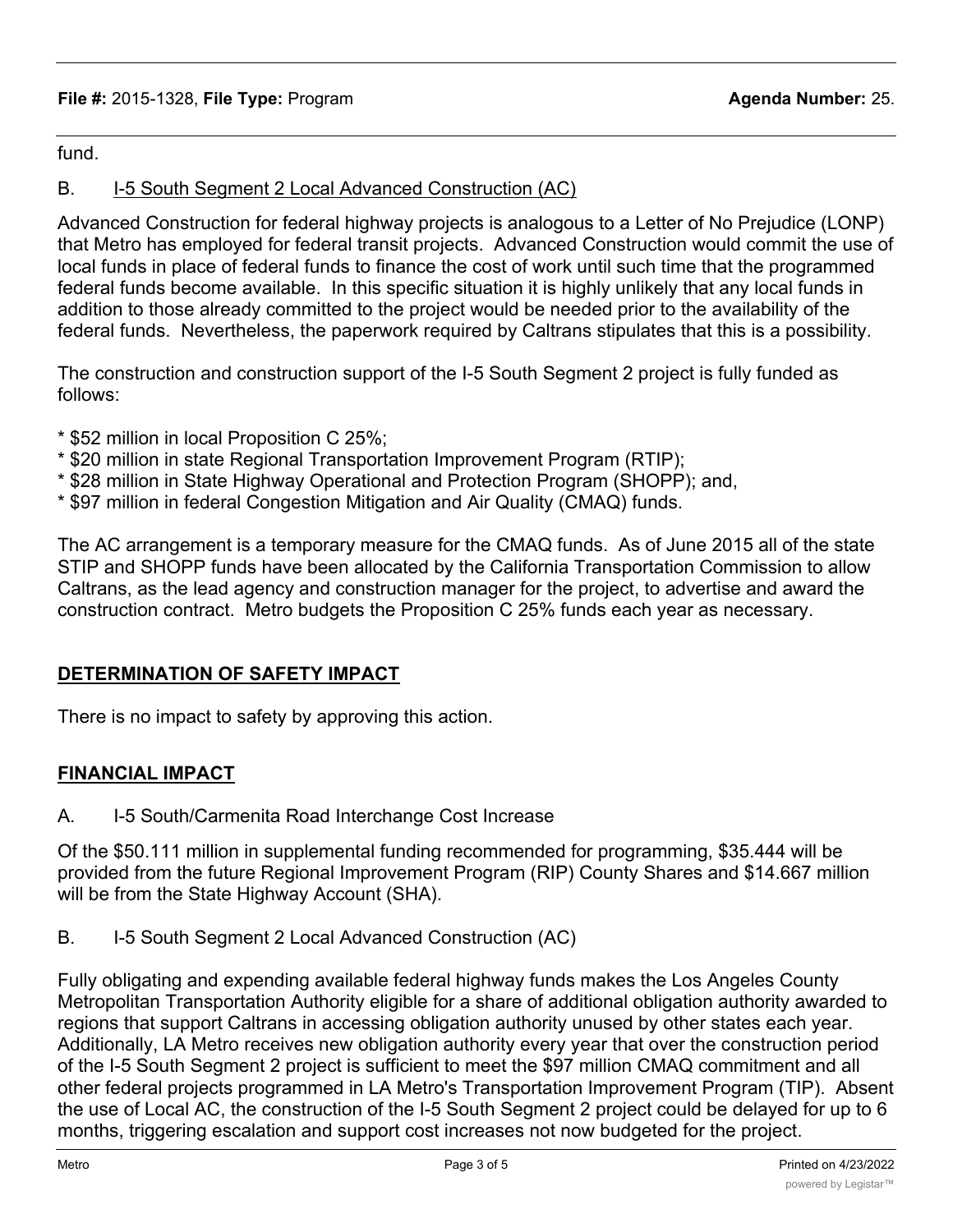### Impact to Budget

A. I-5 South/Carmenita Road Interchange Cost Increase

The funding of \$15,000,000 Measure "R" Highway Capital (20%) Fund for FY16 for the I-5 South/Carmenita Road Interchange project is included in Account 54001 - Subsidies to Others, in cost center 0442, under project number 460341, Task 01. The recommendation will not impact the project budget for the current fiscal year. Since this is a multi-year contract/project, the Managing Executive Officer will be accountable for budgeting the cost in future years for LACMTA's share within the updated project budget. The source of funds for this project is Measure R 20% Highway, which is not eligible for bus or rail operations.

B. I-5 South Segment 2 Local Advanced Construction (AC)

The funding of \$52,900,000 of Measure R 20% Highway for FY15 for the I-5 South HOV Widening project is included in Account 54001 - Subsidies to Others, in cost center 0442, under project number 460336, Task 01. The recommendation will not increase the project budget for the current fiscal year. Since this is a multi-year contract/project, the Managing Executive Officer will be accountable for budgeting the cost in future years for LACMTA's share within the updated project budget. The source of funds for this project is Measure R 20% Highway, which is not eligible for bus or rail operations.

### **ALTERNATIVES CONSIDERED**

A. I-5 South/Carmenita Road Interchange Cost Increase

The Board may choose not to approve the supplemental funds. This alternative is not recommended as the completion of the project will be further delayed and the total cost of buttoning-up the project into a safe condition for a period of suspended construction will increase the cost to Metro even further.

The Board may also elect to fund the supplemental funds request with Measure "R" Highway Capital (20%) Fund instead. This alternative is not recommended as it will prevent us from maximizing our ability to deliver other projects that might have relatively low cost and high benefits.

B. I-5 South Segment 2 Local Advanced Construction (AC)

If the MTA Board does not authorize this recommendation, the construction of the I-5 South Segment 2 project could be delayed for up to 6 months, triggering escalation and support cost increases not now budgeted for the project.

### **NEXT STEPS**

A. I-5 South/Carmenita Road Interchange Cost Increase

Upon Board approval of the recommendation for supplemental project funding, an amendment to the funding agreement with Caltrans will then be executed.